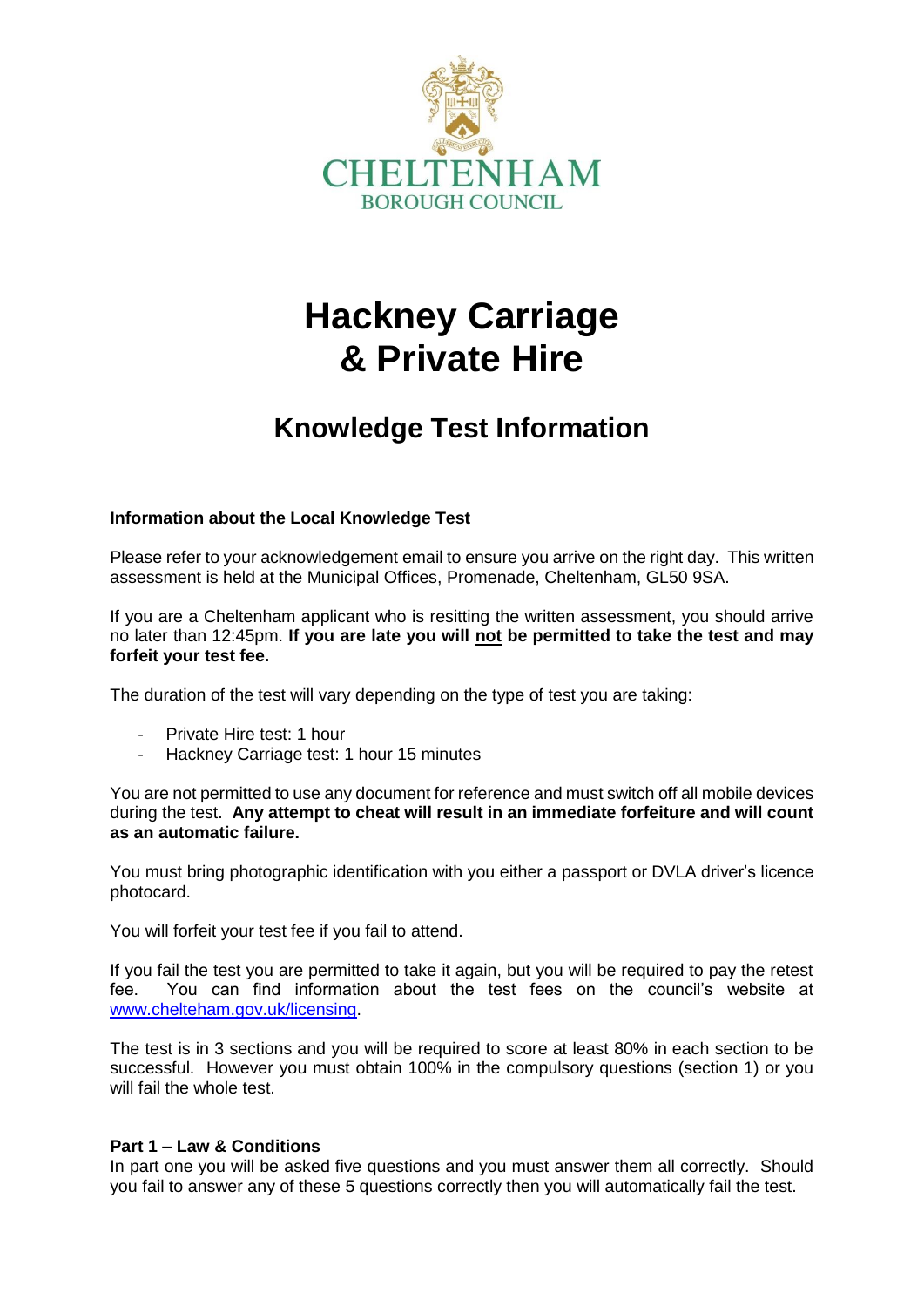# **Part 2 – General Questions**

In part two, from the list of questions, private hire applicants will be asked 10 questions of which 8 must be answered correctly. For hackney carriage driver applicants there will be 20 questions of which 16 must be answered correctly.

**Attached to this document is an information sheet entitled "***General information on the law and conditions relating to Hackney Carriages & Private Hire Vehicles***". The questions for Parts 1 & 2 of the test will be taken from the information sheet and the presentation day, so it is important that you study the sheet thoroughly.**

#### **Part 3 – Knowledge of the Borough**

In part three you will be required to demonstrate that you have a good knowledge of Cheltenham Borough by identifying *the name of the road or street* in which a place of interest is located within the Borough.

**For example, the test will ask you to give the name of the road or street in which the Municipal Offices are located, the answer to which will either be the Promenade or Royal Well Road.**

**The knowledge of the borough will include schools, tourist attractions, bars / clubs / pubs / hotels etc., places of interest / importance, and educational / health / social institutions.**

Private Hire applicants will be required to answer correctly *8 out of 10* questions and Hackney carriage applicants will be required to answer correctly *40 out of 50* questions.

\_\_\_\_\_\_\_\_\_\_\_\_\_\_\_\_\_\_\_\_\_\_\_\_\_\_\_\_\_\_\_\_\_\_\_\_\_\_\_\_\_\_\_\_\_\_\_\_\_\_\_\_\_\_\_

**General information on the law and conditions relating to Hackney Carriages and Private Hire Vehicles** 

*In this document reference is made to the law under which taxi and private hire drivers are licenced. They are:*

LG(MP)A, which is the *"Local Government (Miscellaneous Provisions) Act 1976"* TPCA, which is the "*Town Police Clauses Act 1847*"

#### **Drivers of licensed vehicles must be licensed**

Once a vehicle is licensed as a private hire vehicle, every driver of that vehicle, whether it is used for business or pleasure, must possess a current private hire driver's licence (Private Hire - Section 46(1)(b) LG(MP)A 1976). The driver of a Hackney Carriage vehicle must possess a licence to drive a hackney Carriage vehicle but may also drive a private hire vehicle on that licence (Hackney Carriage Section 46 TPCA 1847).

#### **Maximum age of vehicle when first licensed**

When applying for an initial licence for a hackney carriage or private hire vehicle, the vehicle must be less than 5 years old from date of manufacture.

#### **Production of licences**

Licence holders must produce their licences to an authorised officer or police constable if requested to do so (Sections 50, 53 & 56 LG(MP)A 1976).

#### **Change of Address**

The driver shall notify the Licensing Authority in writing within 7 days of any change of his/her address or telephone number whether of a permanent or temporary nature.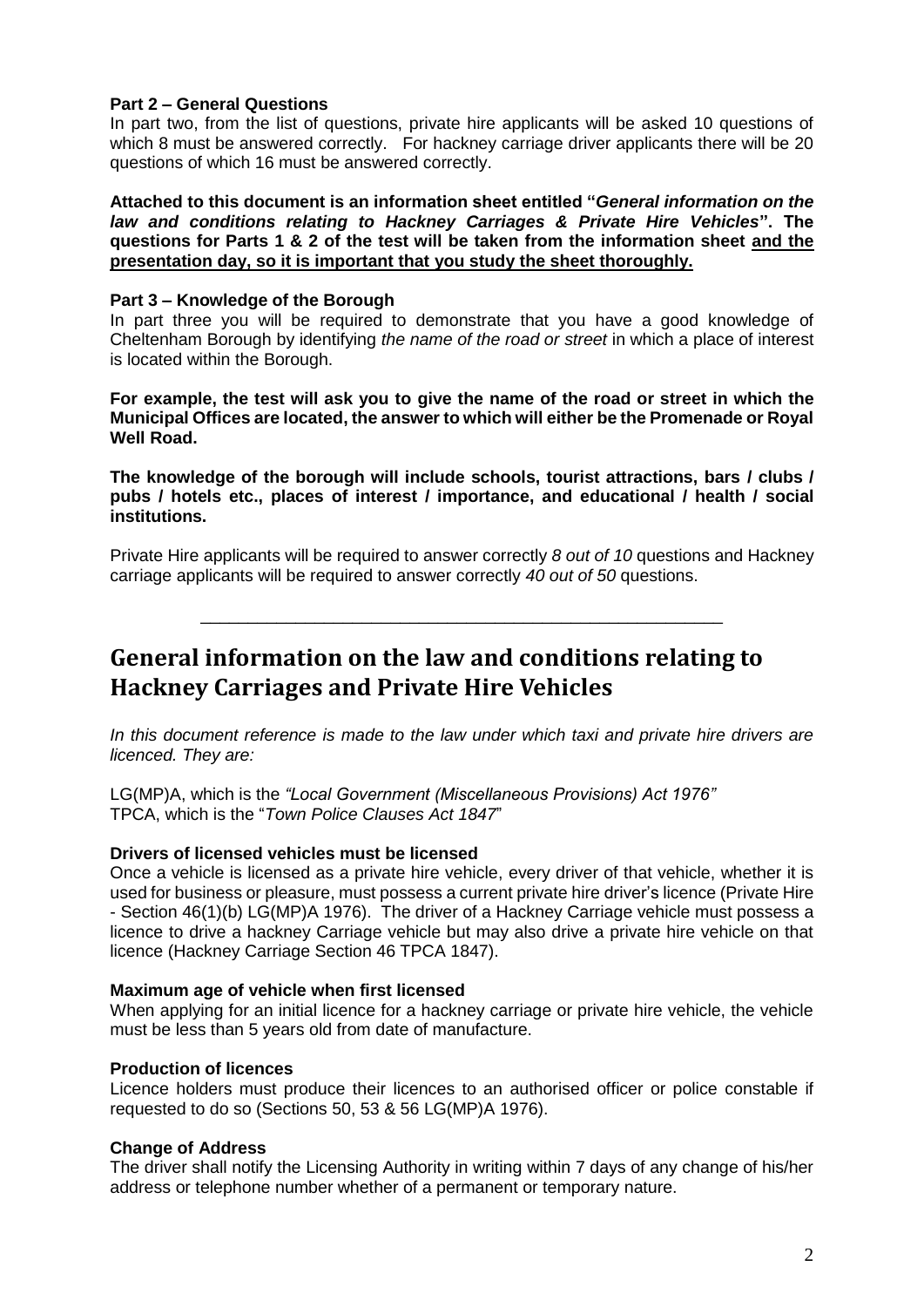# **Maintenance of vehicles**

The driver shall at all times maintain his/her vehicle in a roadworthy and clean condition both internally and externally.

# **Insurance**

All licensed vehicles must be insured at all times to the correct level of cover for private hire or hackney carriage business. The current certificate of insurance must be carried in the vehicle at all times. Weekly / pay-as-you-go insurance policies are not acceptable.

# **Material changes to vehicles**

Vehicles shall comply with all statutory provisions relating to the construction and use of motor vehicles including those contained in the Motor Vehicles (Construction & Use) Regulations 1986. Therefore any material alterations or changes in specification, design, condition or appearance, including conversion of a vehicle to be wheelchair accessible, shall not be made without the written approval of the Licensing Authority, whilst the licence is in effect.

# **Accidents and damage to vehicles**

Accidents causing damage to vehicles, which materially affect the safety, performance or appearance of the vehicle must be reported to the Council immediately and in any case within 72 hours (Section 50 LG (MP)A 1976).

# **Defective tyre(s)**

When driving or inspecting a private hire or hackney carriage vehicle it is found to have a defective tyre(s) the matter should immediately be reported to the owner and the vehicle taken off the road until a new tyre has been fitted.

# **Identification of plates on vehicles**

A licensed vehicle must display the plate issued by the Council on the rear exterior of the vehicle at all times and in such a manner as to be easily removable by an authorised officer of the Council or a police constable. It shall be maintained in good condition and clearly visible (Section 48 LG(MP)A 1976).

The plate need not be displayed on a licensed vehicle which is a stretched limousine/special events vehicles. The requirement for the licence plate to be affixed to the rear of the vehicle may be waived upon application in writing to the Licensing Authority.

The vehicle licence plate is the property of the Council, therefore on revocation, suspension or expiry of the vehicle licence, the plate must be returned to the Council within seven days (Section 58 LG(MP)A 1976).

# **Vehicle insurance**

Before a vehicle licence can be issued a current certificate of insurance or cover note relating to the proposed use of the vehicle must be produced (Section 48 LG (MP)A 1976).

A certificate or cover note must be produced on demand to an authorised officer (Section 50(4) LG(MP)A 1976).

# **Advance booking**

Private Hire vehicles can only be used for journeys that have been pre-booked through a licensed Private Hire Operator. 'Advanced Booking Only' signs shall be affixed to the rear offside and nearside windows of all licensed Private Hire vehicles.

# **Bus lanes**

Cheltenham's designated bus lanes may be used by Hackney Carriage vehicles licensed by Cheltenham Borough Council. Private Hire vehicles licensed by Cheltenham Borough Council may use the bus lanes if displaying the Council's approved bus lane stickers.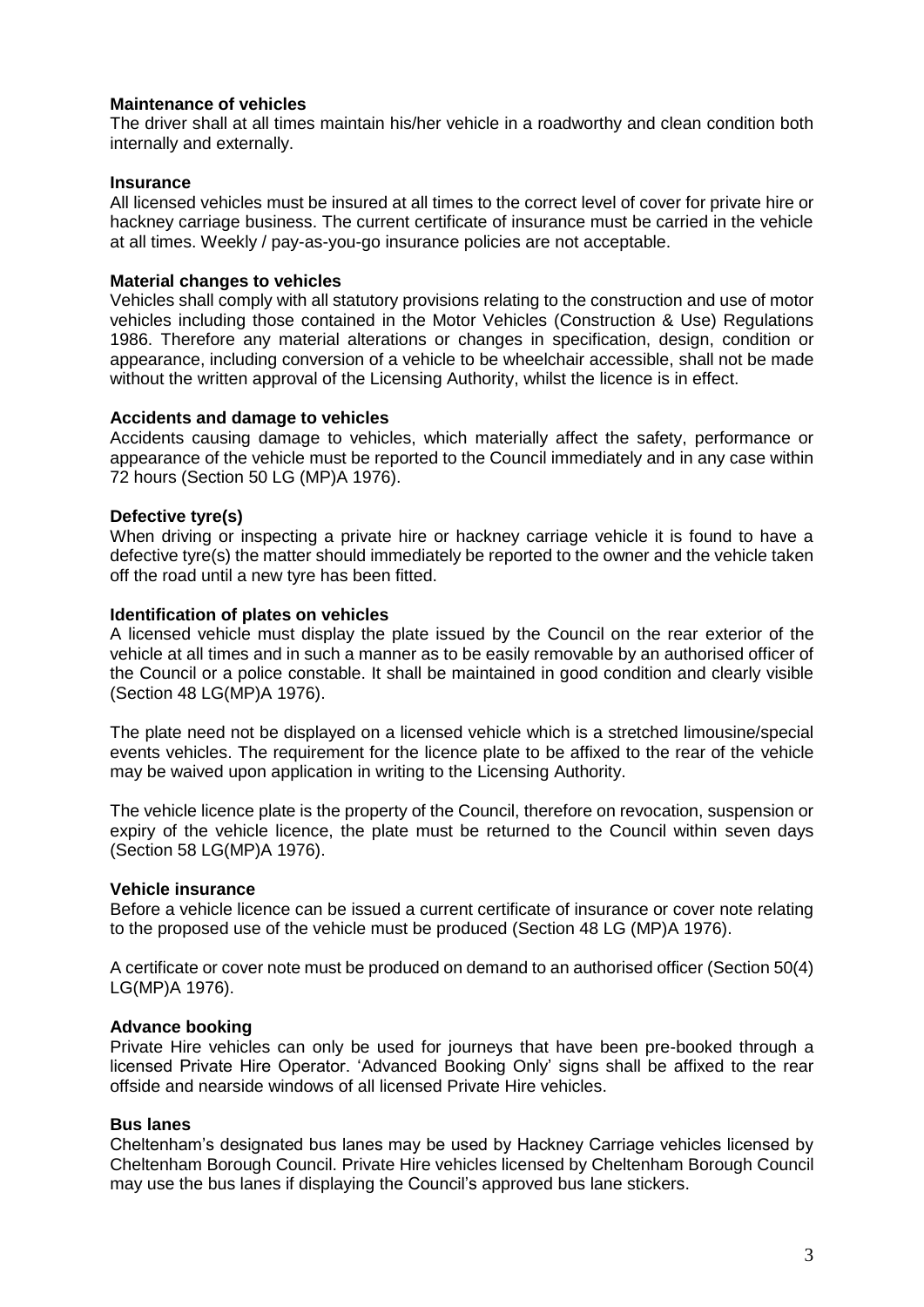# **Vehicle safety equipment**

A fire extinguisher to British Standard must be kept in a secure and accessible position either inside the vehicle or in the boot of the vehicle providing a label is clearly displayed on the dashboard giving its location.

A first aid kit must be kept in an accessible position either inside the vehicle or in the boot of the vehicle providing a label is clearly displayed on the dashboard giving its location.

#### **Suspension and revocation of vehicle licences**

The Council may suspend, revoke or refuse to renew a licence on the following grounds: -

- a) The vehicle is unfit.
- b) The commission of an offence under the LG(MP)A 1976, or
- c) Any other reasonable cause (Section 60 LG(MP)A 1976)

A licence may be suspended by an authorised officer or police constable if he considers the vehicle unfit (Section 68 LG(MP)A 1976).

#### **Testing of vehicles – Fitness Test**

All vehicles must be tested and inspected before a licence can be issued to ensure that they are mechanically fit, safe, comfortable and of good appearance (Section 48 LG(MP)A 1976).

An authorised officer or police constable has power to inspect and test any licensed vehicle at any reasonable time (Section 68 LG(MP)A 1976).

#### **Transfer of ownership of vehicles**

Where the ownership of a licensed vehicle is transferred the Council must be informed of the transfer by the person listed by the Council as the owner, in writing within 14 days of the transfer, stating the name and address of the new owner (Section 49 LG(MP)A 1976).

#### **Drivers of licensed vehicles must be licensed**

Once a vehicle is licensed as a hackney carriage or private hire car, every driver of that vehicle, whether it be used for business or pleasure, must possess a current private hire or Hackney Carriage driver's licence issued by the same Council that has licensed the vehicle.

#### **Refusal of a fare**

Licensed drivers must not refuse a fare unless they have reasonable cause to do so.

#### **Driver licences**

Every driver of a private hire or Hackney Carriage vehicle must be licensed by the Borough Council (Section 46 LG (MP)A 1976). A Council cannot grant a licence unless it is satisfied that the applicant: (Sections 51&57 LG(MP)A 1976) -

a) Is a 'fit and proper person'

b) Has held a full UK driving licence for motor cars for at least 12 months and

c) Is medically fit to drive a private hire or hackney Carriage vehicle.

#### **Unlicensed drivers**

It is an offence to employ an unlicensed driver.

#### **Suspension and revocation of driver licences**

The Council may suspend or revoke or refuse to renew any licence on the following grounds: (Section 61 LG(MP)A 1976) -

a) The commission of an offence involving dishonesty, indecency or violence;

- b) The commission of an offence under LG(MP)A 1976; or
- c) Any other reasonable cause.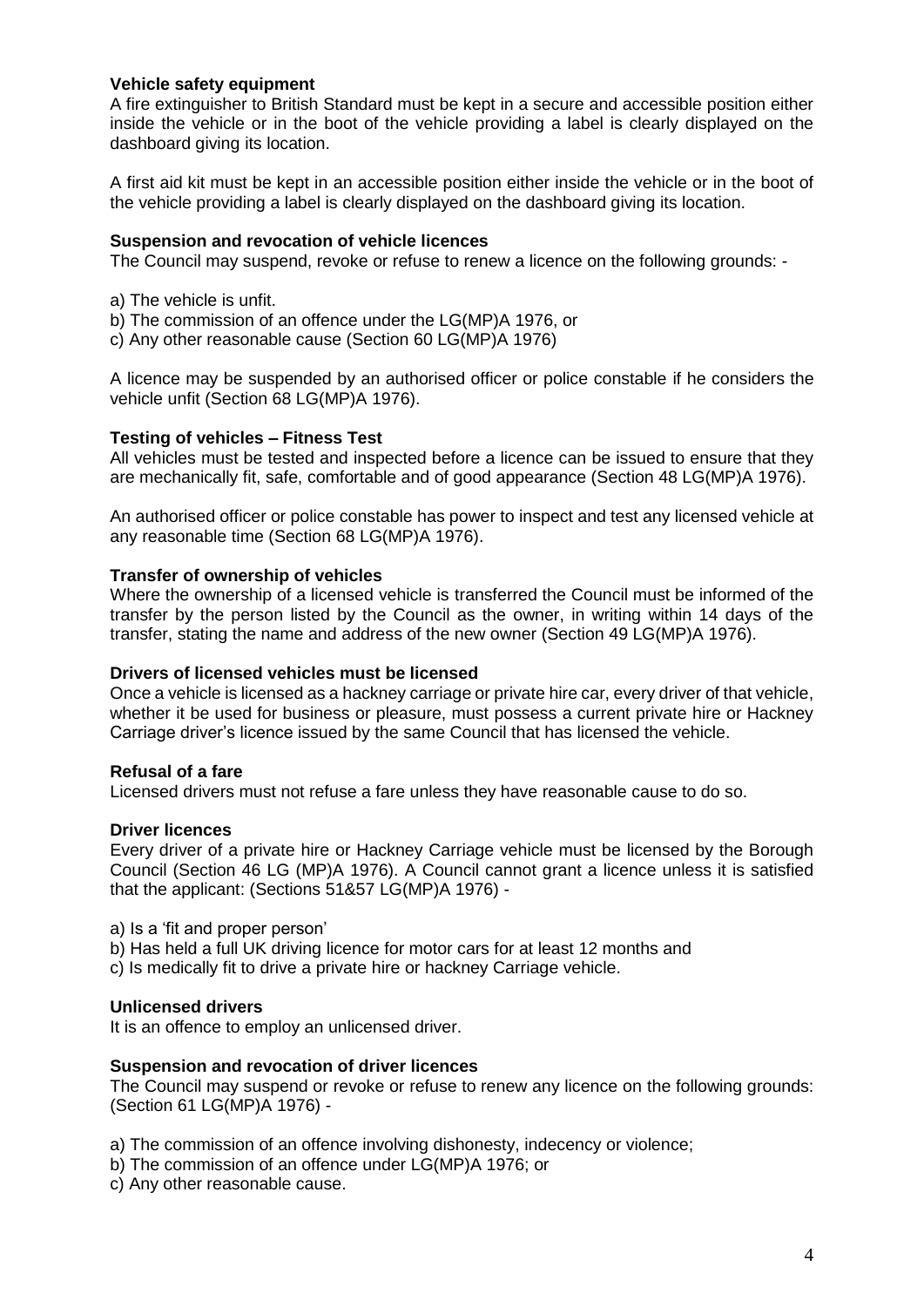The driver's licence will be supplied by the Licensing Authority for a prescribed fee and a new licence will be issued every 3 years

# **Driver's badges**

All drivers must wear the badge provided in a position so as to be plainly visible (Section 54 LG(MP)A 1976).

The badge need not be worn if: -

a) The vehicle is being used in connection with a wedding or funeral;

b) The vehicle is carrying written permission by the Council that the plate need not be carried (Section 75 LG(MP)A 1976).

The badge remains the property of the Licensing Authority and should be returned at the expiry of the drivers' licence. On revocation or suspension of the driver licence, the badge must be returned to the Council on demand (Section 61 LG(MP)A 1976).

It is an offence to drive a licensed vehicle without wearing the badge issued by the Licensing Authority, therefore any loss must be reported to the Licensing Authority and a replacement badge obtained (Section 54(2)(a) LG(MP)A 1976).

#### **Photographic identity card**

All drivers will be issued with 2 driver badges detailing the licence number, expiry date and a photograph of the licence holder. One badge must be worn at all times when the driver is working and be clearly visible and the other must be displayed in the vehicle.

#### **Conduct of Driver**

The driver shall not drink or eat whilst carrying fare-paying passengers in the vehicle or play any sound reproducing instrument or equipment in the vehicle, which would constitute a nuisance to the passenger, other than for the purpose of sending or receiving messages in connection with the operation of the vehicle.

The driver shall give all reasonable assistance with passengers' luggage in loading or unloading and/or in removing it to or from the entrance of any building, station or place which he may take up or set down the hirer.

# **Appeals**

A decision by the Council to refuse a licence can be appealed against. Appeals must be made in writing to the Magistrates' Court within 21 days of receiving the decision in writing.

#### **Obstruction of authorised officers.**

Any person who wilfully obstructs an authorised officer or police officer by withholding assistance or information, without reasonable cause, is guilty of an offence. (Section 73 LG(MP)A 1976)

#### **Persons to be carried**

The maximum number of persons who may be lawfully carried in a hackney carriage or private hire vehicle (excluding the driver) is the number stated on the licence applicable to the vehicle.

A hackney carriage or private hire driver cannot charge a disabled person any extra because that person has a disability.

The driver of a private hire vehicle shall not, without the consent of the hirer of the vehicle, convey or permit to be conveyed any other person in that vehicle.

# **Punctuality**

The driver of a vehicle shall, if he/she is aware that the vehicle has been hired to be in attendance at an appointed time and place or he/she has otherwise been instructed by the operator or proprietor of the vehicle to be in attendance at an appointed time and place, punctually attend at that appointed time and place, unless delayed or prevented by sufficient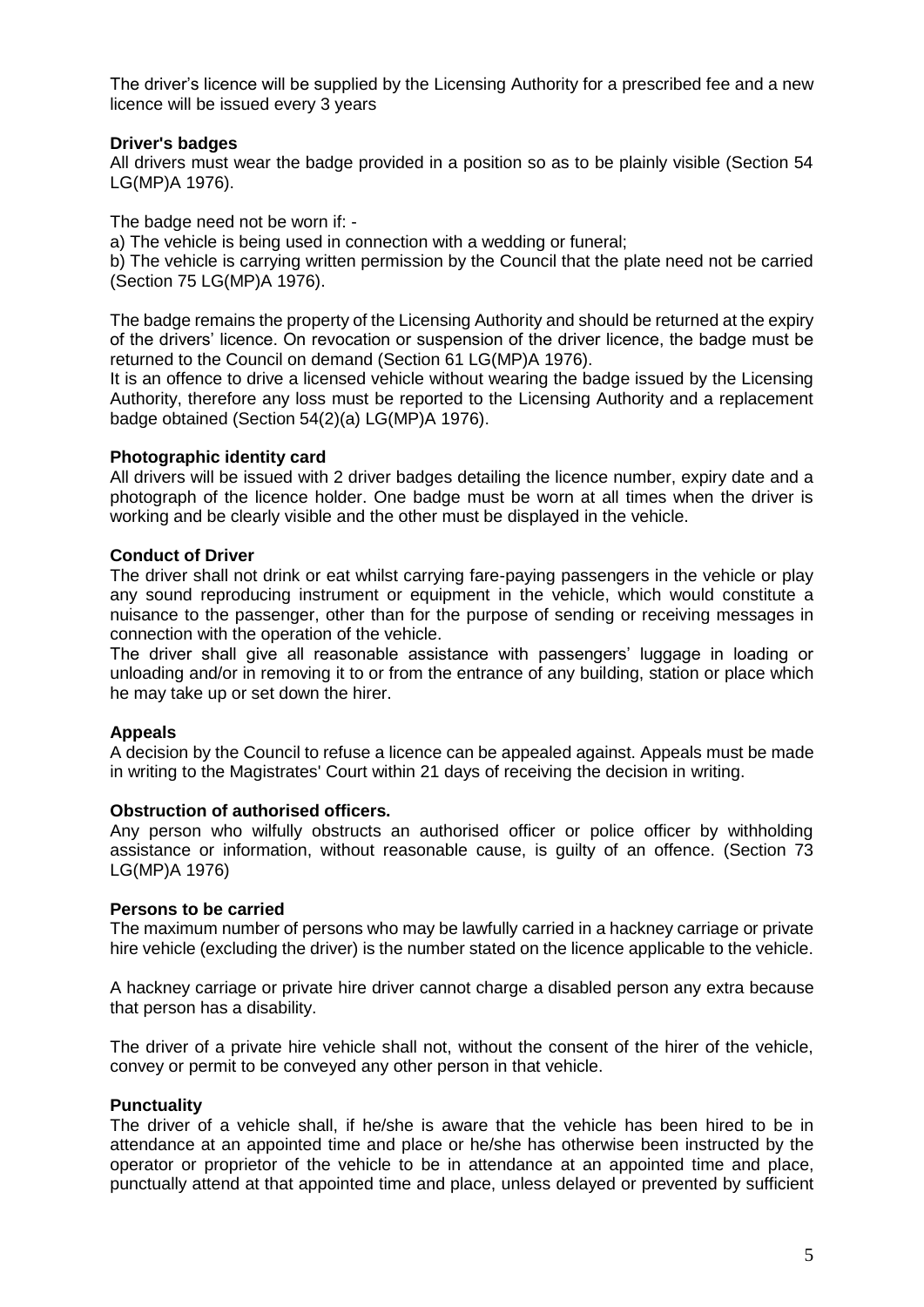cause. If the vehicle is to be delayed every effort should be made to contact the passenger and inform them of the reason for the delay. In addition, if the passenger is not immediately available the driver shall make all reasonable efforts to contact that passenger.

# **Prolongation of journey (Section 69 LG(MP)A 1976)**

A driver must proceed by the shortest route, subject to the instructions of the hirer.

#### **Sounding the horn**

The Highway Code and Regulation 99 Road Vehicles (Construction and Use) Regulations 1986 state: "The Horn - Use only when your vehicle is moving and you need to warn other road users of your presence. Never sound your horn aggressively." You must not use your horn:

a) While stationary on a road and

b) When driving in a built-up area between the hours 11:30pm and 7:00am except when another vehicle poses a danger.

#### **Receipts**

The driver shall, if requested by the hirer of a vehicle, provide him/her with a written receipt for the fare paid.

#### **Lost property**

The driver shall, after the termination of any hiring of a vehicle or as soon as is reasonably practical thereafter, carefully search the vehicle for any property which may have accidentally been left there. Any lost property shall be handed in to the Police as is soon as is reasonably practical.

#### **Dogs (and Assistance Dogs)**

The driver shall not convey in a vehicle whilst carrying a fare paying passenger any animal belonging to or in the custody of himself/herself or the proprietor or operator of the vehicle.

Any dog belonging to, or in the custody of, any passenger should remain with that passenger. The carrying of such a dog is at driver's discretion. In respect of 'assistance dogs' accompanying visually impaired passengers, those with a hearing difficulty, or any other disability, extremely good cause must be evidenced (i.e. medical condition) before refusing to carry such an assistance dog. An assistance dog is defined in the Disability Discrimination Act 1995 Regulations as a dog which is trained by specified charities to assist a disabled person with a physical impairment, and which at the time that its owner hires the vehicle is wearing a jacket inscribed with the name of one of those charities.

Where a driver seeks exemption from carrying dogs, he/she must provide medical evidence from a specialist or consultant or a medical practitioner other than the applicant's own General Practitioner. If the exemption is being applied for on the grounds of a chronic phobia of dogs, a psychiatrist or clinical psychologist must provide the report.

# **Smoking**

On July 1st 2007, England introduced a new law to make virtually all enclosed public places and workplaces in England smoke free. A smoke free England ensures a healthier environment, so everyone can socialise, relax, travel, shop and work free from second hand smoke.

Under the smoke free law, all vehicles used for public transport are required to be smoke free at all times. This will mean that a member of the public can be sure that the public transport they use will always be free from hazardous second hand smoke.

The Smoke-free (Exemptions and Vehicles) Regulations 2007: -

11.-(1) Subject to the following paragraphs of this regulation, an enclosed vehicle and any enclosed part of a vehicle is smoke-free if it is used: -

(a) by members of the public or a section of the public (whether or not for reward or hire); or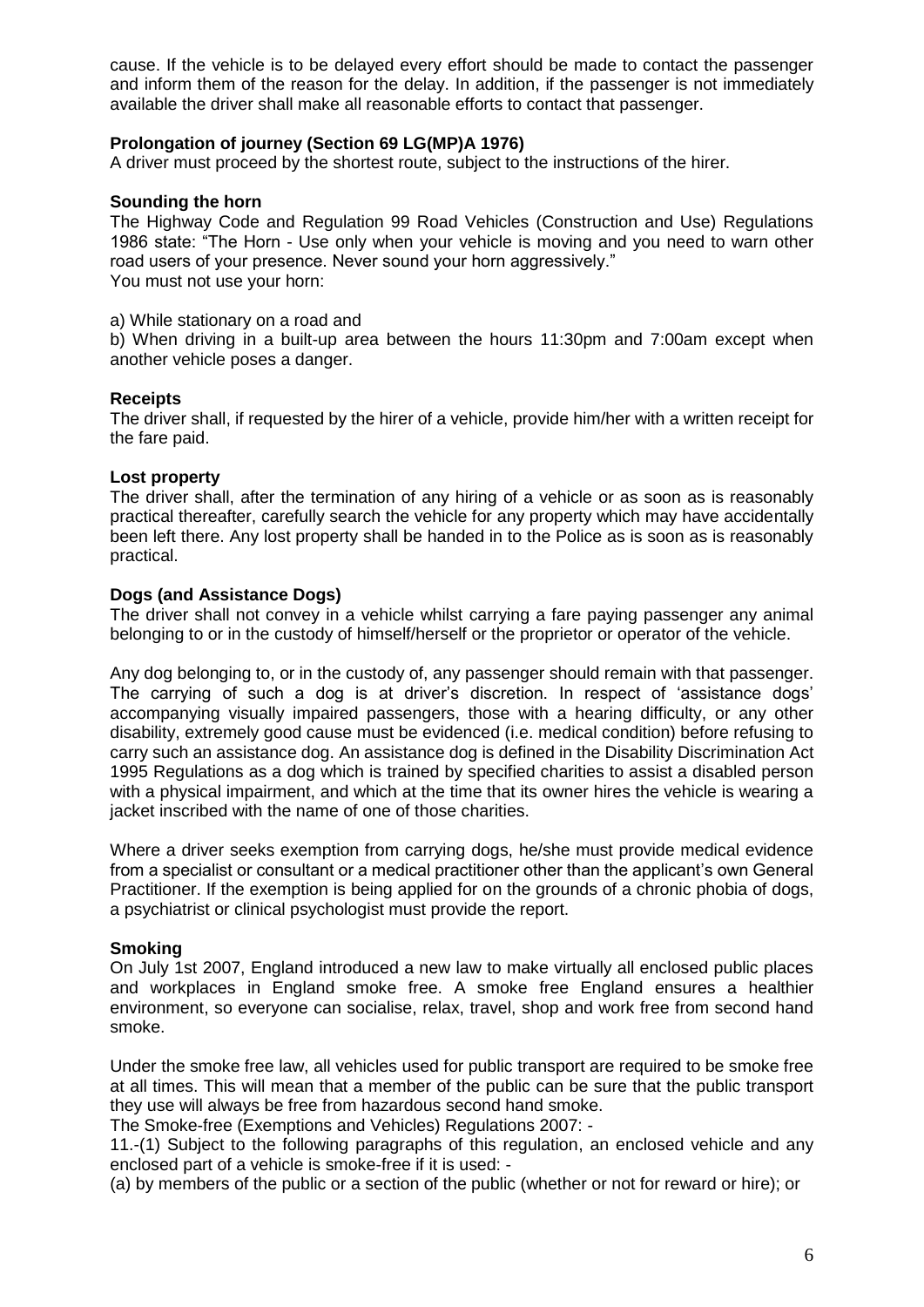The smoke free law applies to all licensed vehicles, therefore such vehicles should remain smoke free at all times, which includes times when the vehicle is not being used for hire. It is the responsibility of the person who is in charge of the vehicle at the time who is responsible for preventing smoking in the vehicle.

# **Specific information on the 'law' relating to Private Hire**

# **Plying and standing for hire**

Private hire vehicles must not pick up passengers without a prior booking made by the hirer direct with the operator for which the vehicle works. To do otherwise is an offence and may also invalidate the insurance cover (Section 45 TPCA).

The driver of a private hire vehicle shall not park on, drop off or pick up at any hackney carriage rank for any reason during the operation times of such rank.

# **Charging separate fares**

The practice of 'doubling up' of passengers and charging separately is illegal except in the following circumstances: -

a) All the passengers carried on the occasion in question booked their journeys in advance; and

b) Each of them consented, when booking his journey, to sharing the use of the vehicle on that occasion with others on the basis that a separate fare would be payable by each passenger for his own journey on that occasion (Section 11 TA).

Note that separate fare agreements must be made at the time of booking with the operator, not the driver, owner of the vehicle or anyone else.

# **Responsibility for hirings**

Every hiring of a private hire car is deemed to have been made with the operator who accepted the booking, whether or not he himself provided the vehicle (Section 56 LG(MP)A 1976). Operators are therefore directly responsible for the actions or omissions of drivers or proprietors used by them and must therefore ensure that all vehicles and drivers are licensed and insured.

# **Operator's licences**

Every operator of private hire cars must be licensed by the District Council (Section 46 LG(MP)A 1976. A District Council cannot grant a licence unless it is satisfied that the applicant is a 'fit and proper person' (Section 55 LG MP)A 1976).

A licence cannot be issued for a period exceeding five years. Cheltenham Borough Council's policy is that operator's licences are issued every year (Section 55(2) LG MP)A 1976).

# **Operator signage**

In the interests of public safety and to give confidence to the public the Operator shall ensure that the company logo is appended to the front nearside and offside doors of all vehicles operated by him/her.

# **Suspension and revocation of operator licences**

The Council may suspend or revoke or refuse to renew a licence on the following grounds: -

- a) The commission of an offence under the LG(MP)A 1976;
- b) Unbefitting conduct of the operator;
- c) Any material change in the operator's circumstances: or
- d) Any other reasonable cause (section 62 LG(MP)A 1976)

# **Funeral cars**

Vehicles used wholly or mainly for funerals by a funeral director do not need to be licensed for private hire work.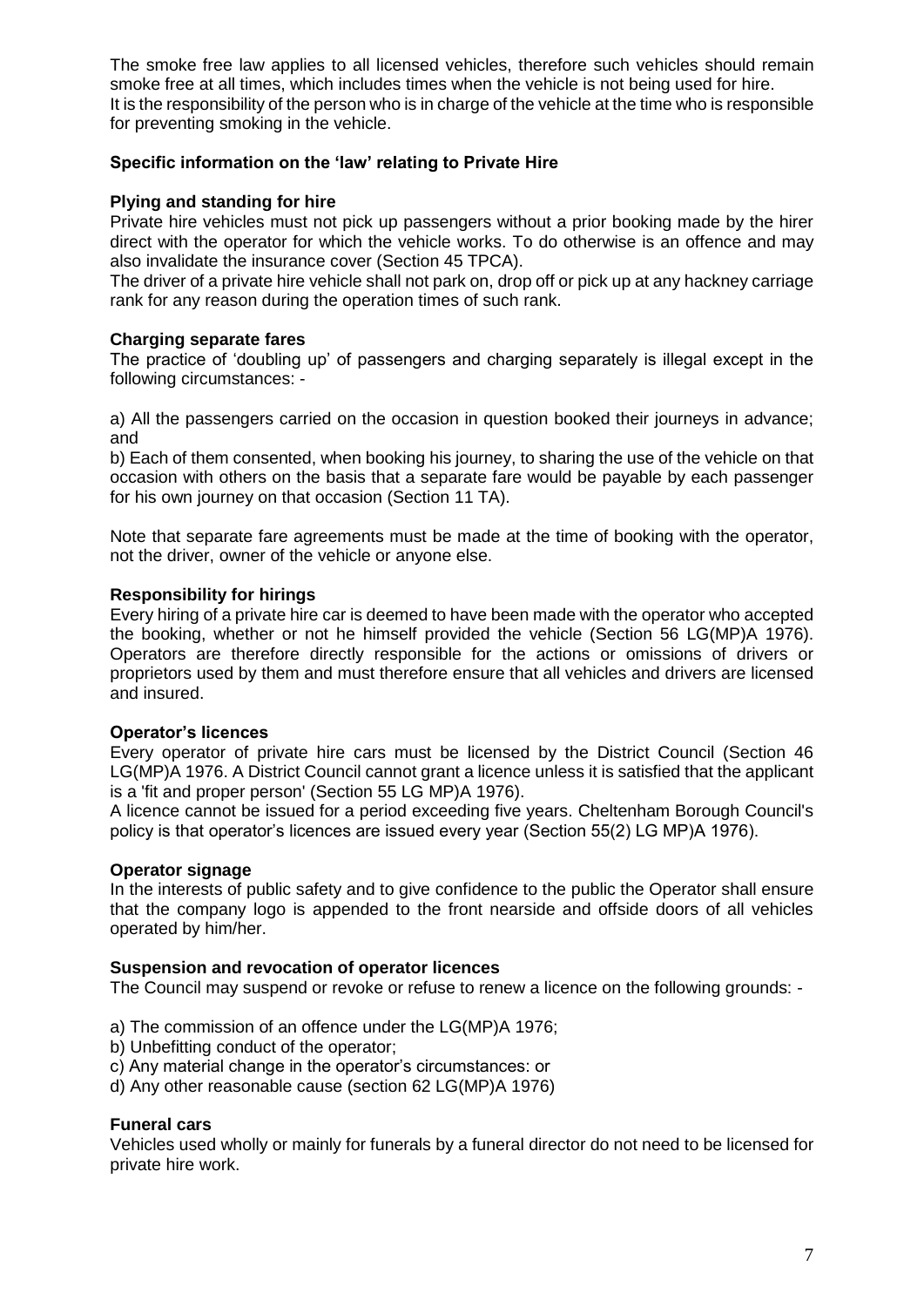# **Wedding cars**

Vehicles used solely for weddings need not be licensed as private hire vehicles

# **Taximeters in vehicles**

A private hire car is not required to fit a taximeter, but if such a meter is fitted, it must be tested and approved (Section 71 LG(MP)A 1976).

# **Type of vehicle**

Private hire vehicles shall not resemble a London type taxi. All vehicles, including mini-buses:

a) Shall be of sufficient capacity to carry at least four and no more than eight passengers in addition to the driver

b) Be right hand drive. (Except limousines)

c) Have at least four doors.

d) Road wheels must be fitted with the manufacturer's tyre type and size.

e) A spare tyre of the same size as fitted to the road wheels and a jack and wheel brace must be carried where applicable. (Where the spare wheel is removed to facilitate the fitting of a liquefied petroleum gas (LPG) tank by an authorized LPGA authorised agent then a pressurised foam repair kit shall be carried in lieu of the spare wheel, jack & wheel brace). f) A watertight permanent roof – a factory fitted sunroof is permitted.

g) Nearside & offside rear view mirrors.

h) Sufficient means to enable a passenger to communicate with the driver.

i) A fully serviced fire extinguisher that complies to British Standard

j) An approved First Aid Kit.

k) Be clean and smart internally and externally.

l) Proper carpet, mat or other suitable floor covering

The above list is not exhaustive and you should refer to the Cheltenham Borough Council's Policy and Conditions on Vehicle's Drivers and Operators for additional requirements.

# **Vehicle licences**

Every vehicle used for private hire purposes must be licensed by the Borough Council (Section 46 LG(MP)A 1976). The Council cannot grant a licence unless it is satisfied the vehicle is: -

- a) Suitable in type, size and design for such use
- b) Does not resemble or appear to be a hackney carriage
- c) In a suitable mechanical condition
- d) Safe and comfortable; and

e) Insured for hackney carriage / private hire use (Section 48 LG(MP)A 1976).

# **Wearing seatbelts**

a) Hackney Carriage vehicle drivers are exempt from wearing seatbelts (under Motor Vehicles (Wearing of Seatbelts) Regulations 1993) when seeking hire, or answering a call for hire, or carrying a passenger for hire. It should also be borne in mind that should a child under 14 be a passenger in the vehicle then it is the driver's responsibility to ensure that the child is wearing a seatbelt.

b) Private hire vehicle drivers are exempt from wearing seatbelts (under Motor Vehicles (Wearing of Seatbelts) Regulations 1993) when a fare-paying passenger is in the vehicle and not at any other time. It should also be borne in mind that should a child under 14 be a passenger in the vehicle then it is the driver's responsibility to ensure that the child is wearing a seatbelt.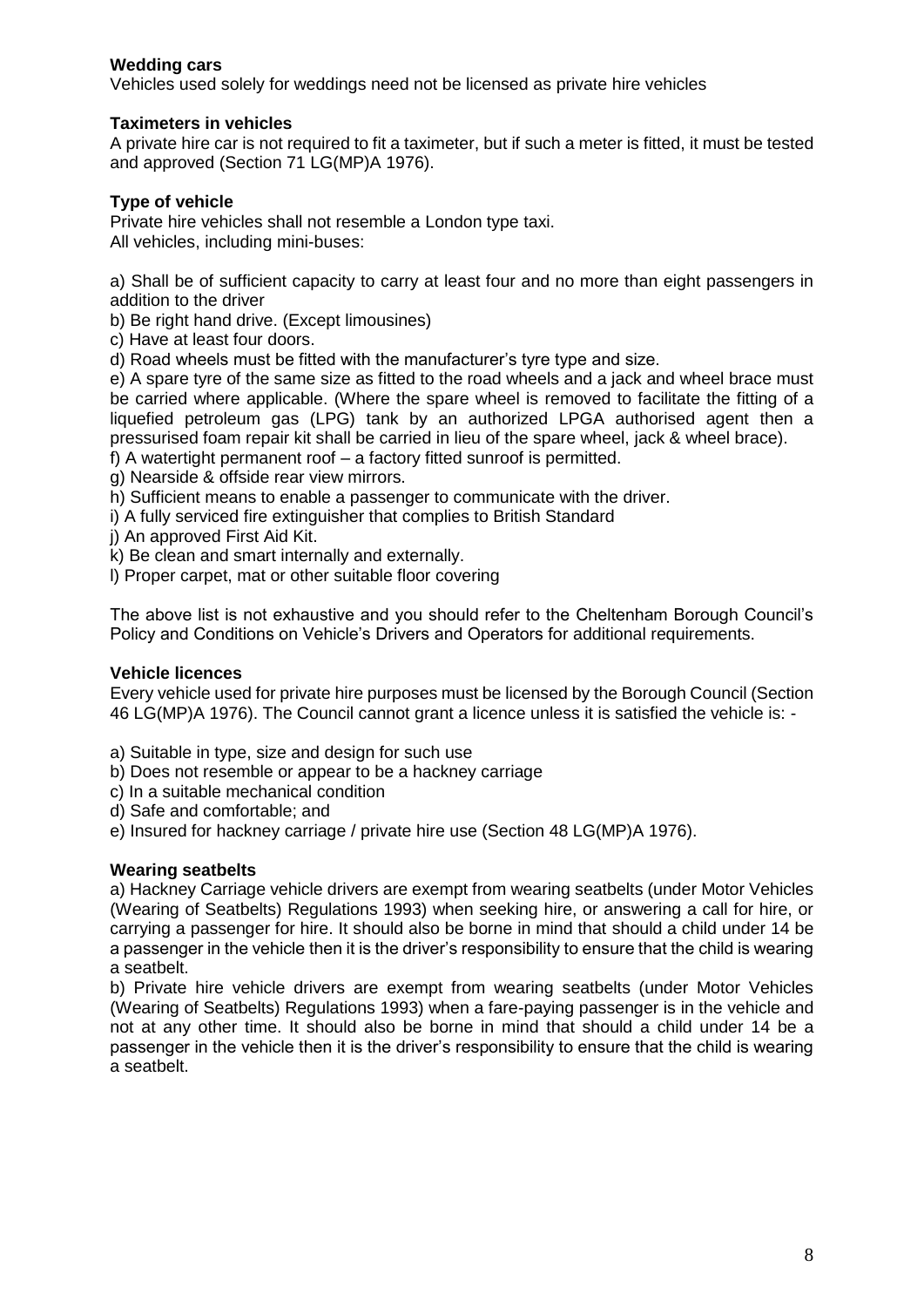# **Specific information on the law and conditions relating to Hackney Carriages**

# **Plying and standing for hire**

Licensed hackney carriages may ply for hire on any street within the Cheltenham Borough Area. They may only stand for hire on the appointed taxi stands (Section 38 TPCA). To ply for hire outside the boundaries of this Borough is an offence (Section 45 TPCA).

# **Trailers**

Trailers can be used in connection with Hackney Carriages and Private Hire bookings but cannot be used for plying for hire on a rank. Their use must be with the consent of the Council and the trailer must have been tested for safety standards.

#### **Charging separate fares**

The practice of 'doubling up' of passengers and charging separately is illegal except in the following circumstances: -

The driver, proprietor or any other person must not organise people to share a vehicle whilst the vehicle is plying for hire on the streets or standing for hire at a rank. Only prospective passengers may agree amongst themselves to share and then approach the driver or proprietor with the request, AND;

If the journey begins and ends in the Cheltenham Borough the taxi meter must be used to determine the fare, and the fare charged in total must not exceed that finally displayed on the meter, OR,

If the journey begins or ends outside the Cheltenham Borough Area the charge is negotiable. If no negotiations have taken place then the meter must be used and no more fare than that recorded on it must be charged in total.

The amount of each separate fare must not in total exceed that which would normally be charged for the journey if it had been one fare. The driver is not in a position to decide what to charge each passenger. The passengers themselves must apportion the fare between themselves (Part 1 of Schedule 1 TA 1980), OR

All the passengers carried on the occasion in question booked their journeys in advance; and each of them consented, when booking his journey to sharing the use on that occasion with others on the basis that a separate fare would be payable by each passenger for his own journey on that occasion (Section 11, TA 1985).

#### **Fares**

In the following paragraphs "the district" means the whole of the Borough of Cheltenham

#### **Journeys which begin and end within the district**

For every such journey the taximeter must be engaged at the commencement of the journey and no more than is displayed on the meter can be charged.

#### **Other journeys**

For journeys other than those above the fare is negotiable with the hirer, BUT if no negotiation is entered into, no fare greater that that displayed on the meter can be charged.

#### **Hackney carriage used for private hire purposes**

No hackney carriage shall be used in the district under a contract or purported contract for private hire except at a rate of fares or charges not greater than that fixed by the byelaws and when any such hackney carriage is so used, the fare or charge shall be calculated from the point in the district at which the hirer commences his journey. (Section 67 LG(MP)A 1976)

Note: Whatever type of journey is being undertaken, the taximeter must be in operation during the hiring even if the fare has been negotiated.